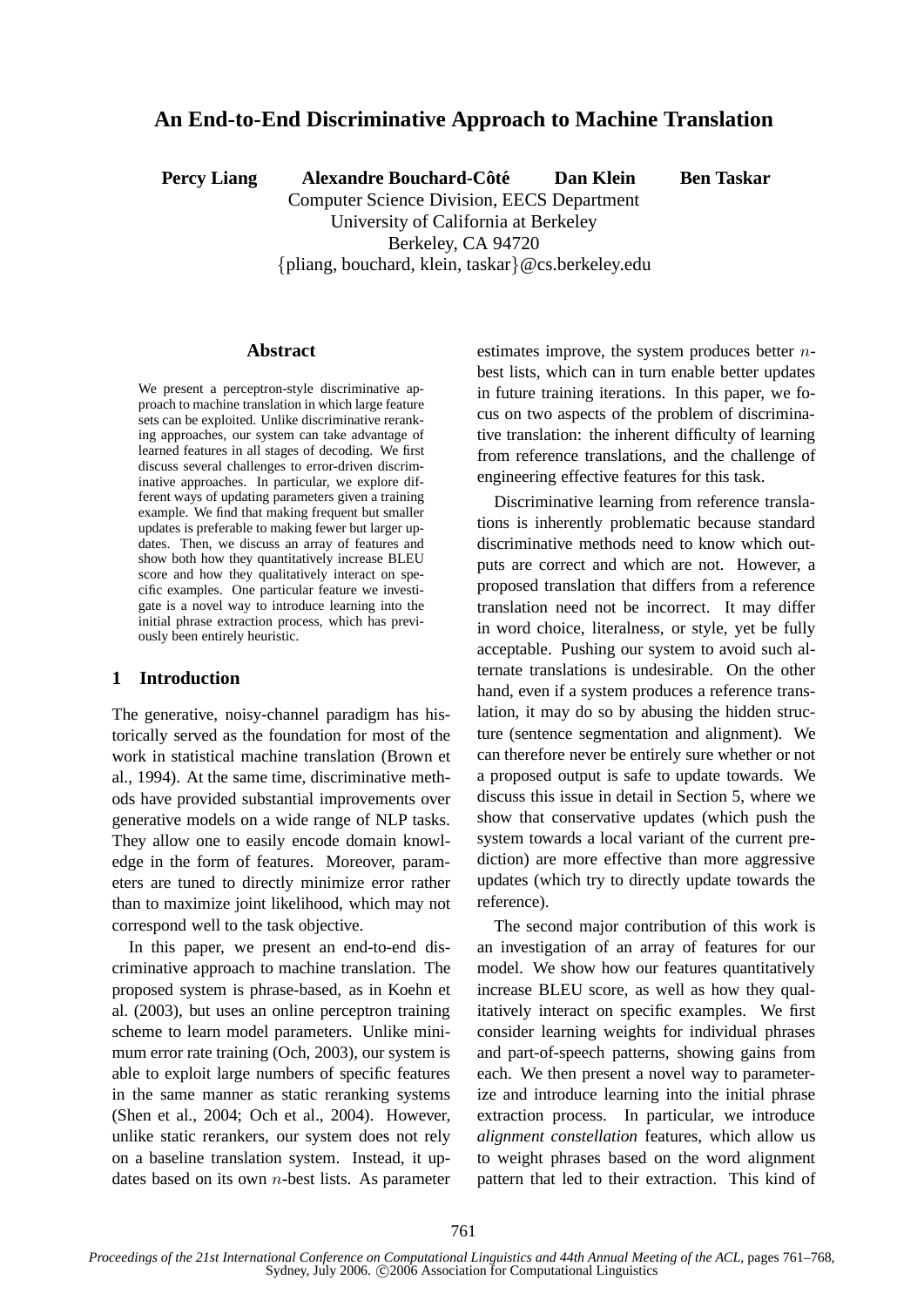feature provides a potential way to initially extract phrases more aggressively and then later downweight undesirable patterns, essentially learning a weighted extraction heuristic. Finally, we use POS features to parameterize a distortion model in a limited distortion decoder (Zens and Ney, 2004; Tillmann and Zhang, 2005). We show that overall, BLEU score increases from 28.4 to 29.6 on French-English.

## **2 Approach**

### **2.1 Translation as structured classification**

Machine translation can be seen as a structured classification task, in which the goal is to learn a mapping from an input (French) sentence x to an output (English) sentence y. Given this setup, discriminative methods allow us to define a broad class of features  $\Phi$  that operate on  $(x, y)$ . For example, some features would measure the fluency of y and others would measure the faithfulness of y as a translation of x.

However, the translation task in this framework differs from traditional applications of discriminative structured classification such as POS tagging and parsing in a fundamental way. Whereas in POS tagging, there is a one-to-one correspondence between the words x and the tags y, the correspondence between x and y in machine translation is not only much more complex, but is in fact unknown. Therefore, we introduce a hidden correspondence structure h and work with the feature vector  $\Phi(\mathbf{x}, \mathbf{y}, \mathbf{h})$ .

The phrase-based model of Koehn et al. (2003) is an instance of this framework. In their model, the correspondence  $h$  consists of  $(1)$  the segmentation of the input sentence into phrases, (2) the segmentation of the output sentence into the same number of phrases, and (3) a bijection between the input and output phrases. The feature vector  $\Phi(\mathbf{x}, \mathbf{y}, \mathbf{h})$  contains four components: the log probability of the output sentence y under a language model, the score of translating x into y based on a phrase table, a distortion score, and a length penalty.<sup>1</sup> In Section 6, we vastly increase the number of features to take advantage of the full power of discriminative training.

Another example of this framework is the hierarchical model of Chiang (2005). In this model the correspondence h is a synchronous parse tree over input and output sentences, and features include the scores of various productions used in the tree.

Given features  $\Phi$  and a corresponding set of parameters  $w$ , a standard classification rule  $f$  is to return the highest scoring output sentence y, maximizing over correspondences h:

$$
f(\mathbf{x}; \mathbf{w}) = \operatorname*{argmax}_{\mathbf{y}, \mathbf{h}} \mathbf{w} \cdot \Phi(\mathbf{x}, \mathbf{y}, \mathbf{h}).
$$
 (1)

In the phrase-based model, computing the argmax exactly is intractable, so we approximate f with beam decoding.

### **2.2 Perceptron-based training**

To tune the parameters w of the model, we use the averaged perceptron algorithm (Collins, 2002) because of its efficiency and past success on various NLP tasks (Collins and Roark, 2004; Roark et al., 2004). In principle, w could have been tuned by maximizing conditional probability or maximizing margin. However, these two options require either marginalization or numerical optimization, neither of which is tractable over the space of output sentences y and correspondences h. In contrast, the perceptron algorithm requires only a decoder that computes  $f(\mathbf{x}; \mathbf{w})$ .

Recall the traditional perceptron update rule on an example  $(\mathbf{x}_i, \mathbf{y}_i)$  is

$$
\mathbf{w} \leftarrow \mathbf{w} + \Phi(\mathbf{x}_i, \mathbf{y}_t) - \Phi(\mathbf{x}_i, \mathbf{y}_p), \qquad (2)
$$

where  $y_t = y_i$  is the *target output* and  $y_p$  =  $f(\mathbf{x}_i; \mathbf{w}) = \argmax_{\mathbf{y}} \mathbf{w} \cdot \Phi(\mathbf{x}_i, \mathbf{y})$  is the prediction using the current parameters w.

We adapt this update rule to work with hidden variables as follows:

$$
\mathbf{w} \leftarrow \mathbf{w} + \Phi(\mathbf{x}_i, \mathbf{y}_t, \mathbf{h}_t) - \Phi(\mathbf{x}_i, \mathbf{y}_p, \mathbf{h}_p), \quad (3)
$$

where  $(\mathbf{y}_p, \mathbf{h}_p)$  is the argmax computation in Equation 1, and  $(\mathbf{y}_t, \mathbf{h}_t)$  is the *target* that we update towards. If  $(y_t, h_t)$  is the same argmax computation with the additional constraint that  $y_t$  =  $y_i$ , then Equation 3 can be interpreted as a Viterbi approximation to the stochastic gradient

$$
\mathbb{E}_{P(\mathbf{h}|\mathbf{x}_i,\mathbf{y}_i;\mathbf{w})}\Phi(\mathbf{x}_i,\mathbf{y}_i,\mathbf{h})-\mathbb{E}_{P(\mathbf{y},\mathbf{h}|\mathbf{x}_i;\mathbf{w})}\Phi(\mathbf{x}_i,\mathbf{y},\mathbf{h})
$$

for the following conditional likelihood objective:

$$
P(\mathbf{y}_i | \mathbf{x}_i) \propto \sum_{\mathbf{h}} \exp(\mathbf{w} \cdot \Phi(\mathbf{x}_i, \mathbf{y}_i, \mathbf{h})).
$$

 $1<sup>1</sup>$ More components can be added to the feature vector if additional language models or phrase tables are available.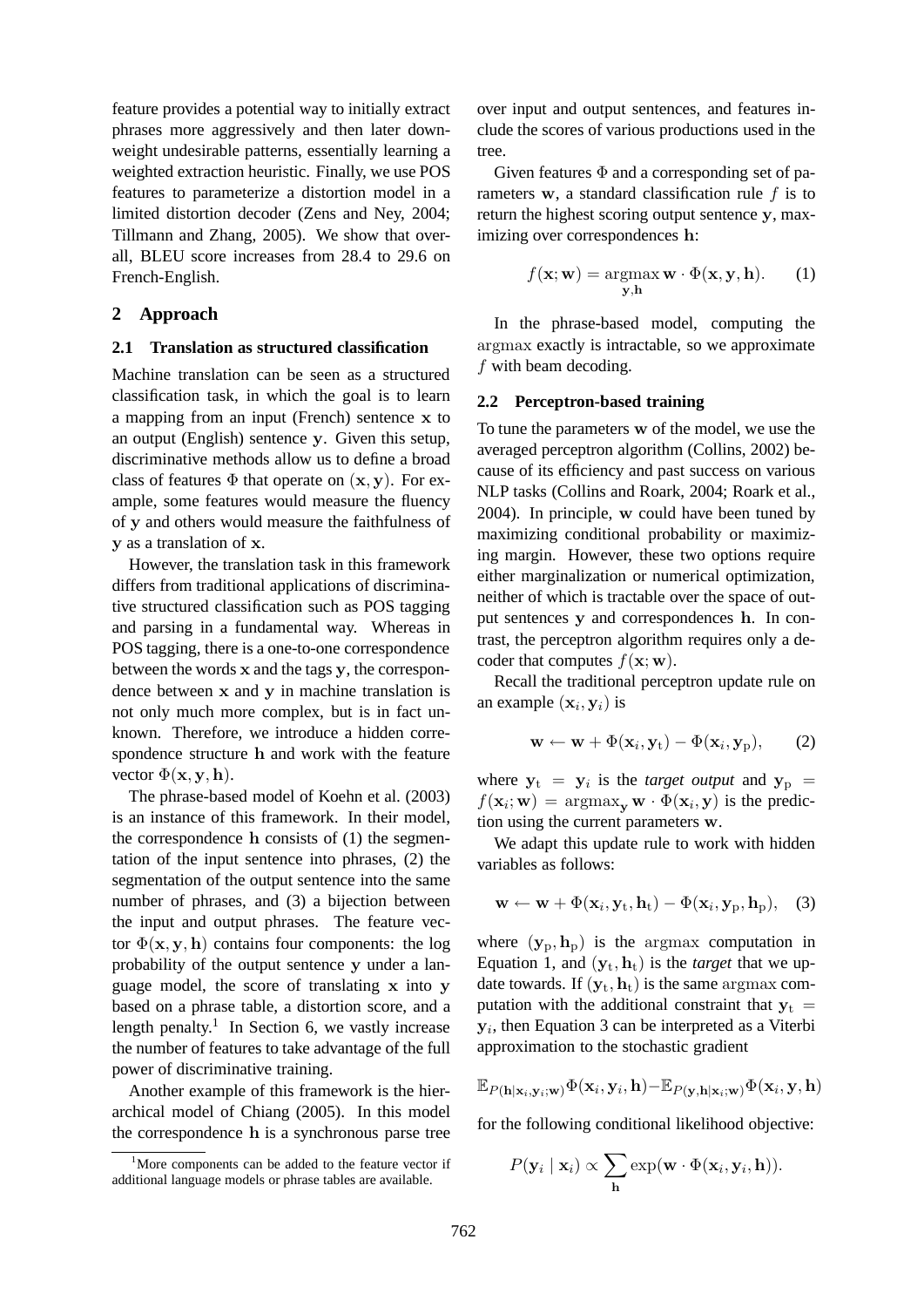



Figure 1: Given the current prediction (a), there are two possible updates, local (b) and bold (c). Although the bold update (c) reaches the reference translation, a bad correspondence is used. The local update (b) does not reach the reference, but is more reasonable than (c).

Discriminative training with hidden variables has been handled in this probabilistic framework (Quattoni et al., 2004; Koo and Collins, 2005), but we choose Equation 3 for efficiency.

It turns out that using the Viterbi approximation (which we call *bold* updating) is not always the best strategy. To appreciate the difficulty, consider the example in Figure 1. Suppose we make the prediction (a) with the current set of parameters. There are often several acceptable output translations y, for example, (b) and (c). Since (c)'s output matches the reference translation, should we update towards (c)? In this case, the answer is negative. The problem with (c) is that the correspondence h contains an incorrect alignment (*'*, *a*). However, since h is unobserved, the training procedure has no way of knowing this. While the output in (b) is farther from the reference, its correspondence h is much more reasonable. In short, it does not suffice for  $y_t$  to be good; both  $y_t$  and  $h_t$  need to be good. A major challenge in using the perceptron algorithm for machine translation is determining the target  $(\mathbf{y}_t, \mathbf{h}_t)$  in Equation 3. Section 5 discusses possible targets to update towards.

#### **3 Dataset**

Our experiments were done on the French-English portion of the Europarl corpus (Koehn, 2002),

| Dataset          | TRAIN     | Dev        | <b>TEST</b> |
|------------------|-----------|------------|-------------|
| Years            | $99 - 01$ | מו'        | ነበ3         |
| # sentences      | 67 K      | first $1K$ | first $1K$  |
| $#$ words (unk.) | 715K      | 10.4K(35)  | 10.8K(48)   |

Table 1: The Europarl dataset split we used and various statistics on length 5–15 sentences. The number of French word tokens is given, along with the number that were not seen among the 414K total sentences in TRAIN (which includes all lengths).

which consists of European parliamentary proceedings from 1996 to 2003.

We split the data into three sets according to Table 1. TRAIN served two purposes: it was used to construct the features, and the 5–15 length sentences were used for tuning the parameters of those features. DEV, which consisted of the first 1K length 5–15 sentences in 2002, was used to evaluate the performance of the system as we developed it. Note that the DEV set was not used to tune any parameters; tuning was done exclusively on TRAIN. At the end we ran our models once on TEST to get final numbers.<sup>2</sup>

# **4 Models**

Our experiments used phrase-based models (Koehn et al., 2003), which require a translation table and language model for decoding and feature computation. To facilitate comparison with previous work, we created the translation tables using the same techniques as Koehn et al.  $(2003).$ <sup>3</sup> The language model was a Kneser-Ney interpolated trigram model generated using the SRILM toolkit (Stolcke, 2002). We built our own phrase-based beam decoder that can handle arbitrary features.<sup>4</sup> The contributions of features are incrementally added into the score as decoding

<sup>4</sup>In our experiments, we used a beam size of 10, which we found to be only slightly worse than using a beam of 100.

<sup>&</sup>lt;sup>2</sup>We also experimented with several combinations of jackknifing to prevent overfitting, in which we selected features on TRAIN-OLD (1996–1998 Europarl corpus) and tuned the parameters on TRAIN, or vice-versa. However, it turned out that using TRAIN-OLD was suboptimal since that data is less relevant to DEV. Another alternative is to combine TRAIN-OLD and TRAIN into one dual-purpose dataset. The differences between this and our current approach were inconclusive.

<sup>3</sup> In other words, we used GIZA++ to construct a word alignment in each direction and a growth heuristic to combine them. We extracted all the substrings that are closed under this high-quality word alignment and computed surface statistics from cooccurrences counts.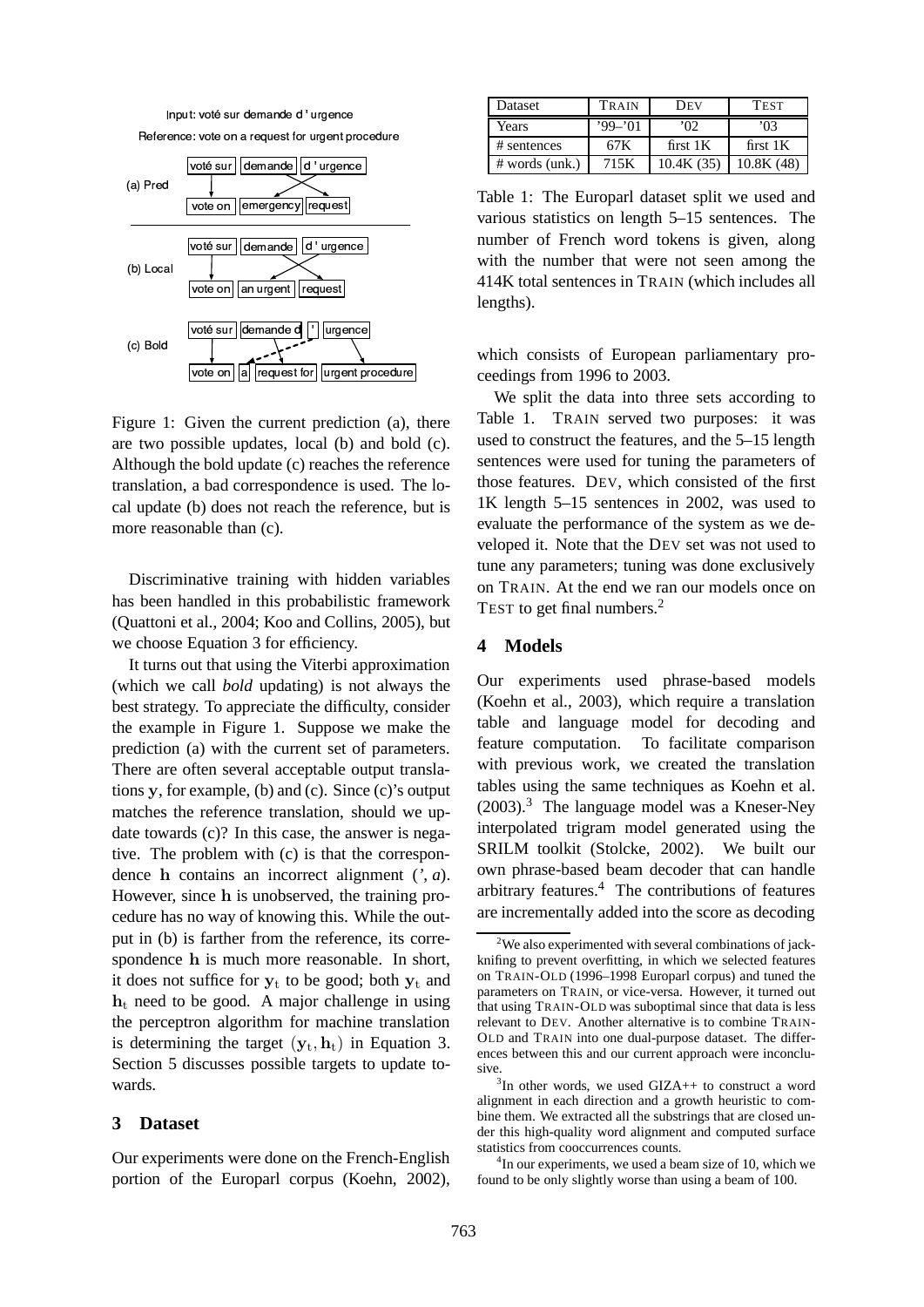proceeds.

We experimented with two levels of distortion: *monotonic*, where the phrasal alignment is monotonic (but word reordering is still possible within a phrase) and *limited distortion*, where only adjacent phrases are allowed to exchange positions (Zens and Ney, 2004). In the future, we plan to explore our discriminative framework on a full distortion model (Koehn et al., 2003) or even a hierarchical model (Chiang, 2005).

Throughout the following experiments, we trained the perceptron algorithm for 10 iterations. The weights were initialized to 1 on the translation table, 1 on the language model (the blanket features in Section 6), and 0 elsewhere. The next two sections give experiments on the two key components of a discriminative machine translation system: choosing the proper update strategy (Section 5) and including powerful features (Section 6).

# **5 Update strategies**

This section describes the importance of choosing a good update strategy—the difference in BLEU score can be as large as 1.2 between different strategies. An update strategy specifies the *target*  $(\mathbf{y}_t, \mathbf{h}_t)$  that we update towards (Equation 3) given the current set of parameters and a provided reference translation  $(x_i, y_i)$ . As mentioned in Section 2.2, faithful output (i.e.  $y_t = y_i$ ) does not imply that updating towards  $(y_t, h_t)$  is desirable. In fact, such a constrained target might not even be *reachable* by the decoder, for example, if the reference is very non-literal.

We explored the following three ways to choose the target  $(\mathbf{y}_t, \mathbf{h}_t)$ :

- *Bold updating*: Update towards the highest scoring option  $(y, h)$ , where y is constrained to be the reference  $y_i$  but h is unconstrained. Examples not reachable by the decoder are skipped.
- *Local updating*: Generate an *n*-best list using the current parameters. Update towards the option with the highest BLEU score.<sup>5</sup>



(b) Updates when the reference is unreachabl

Figure 2: The three update strategies under two scenarios.

• *Hybrid updating*: Do a bold update if the reference is reachable. Otherwise, do a local update.

Figure 2 shows the space of translations schematically. On each training example, our decoder produces an  $n$ -best list. The reference translation may or may not be reachable.

Bold updating most resembles the traditional perceptron update rule (Equation 2). We are ensured that the target output y will be correct, although the correspondence h might be bad. Another weakness of bold updating is that we might not make full use of the training data.

Local updating uses every example, but its steps are more cautious. It can be viewed as "dynamic reranking," where parameters are updated using the best option on the  $n$ -best list, similar to standard static reranking. The key difference is that, unlike static reranking, the parameter updates propagate back to the baseline classifier, so that the  $n$ -best list improves over time. In this regard, dynamic reranking remedies one of the main weaknesses of static reranking, which is that the performance of the system is directly limited by the quality of the baseline classifier.

Hybrid updating combines the two strategies: it makes full use of the training data as in local updating, but still tries to make swift progress towards the reference translation as in bold updating.

We conducted experiments to see which of the updating strategies worked best. We trained on

<sup>&</sup>lt;sup>5</sup>Since BLEU score (*k*-BLEU with  $k = 4$ ) involves computing a geometric mean over *i*-grams,  $i = 1, \ldots, k$ , it is zero if the translation does not have at least one  $k$ -gram in common with the reference translation. Since a BLEU score of zero is both unhelpful for choosing from the  $n$ -best and common when computed on just a single example, we instead used a smoothed version for choosing the target:  $\sum_{i=1}^{4} \frac{i-BLEU(x,y)}{2^{4-i+1}}$ . We still report NIST's usual 4-gram BLEU.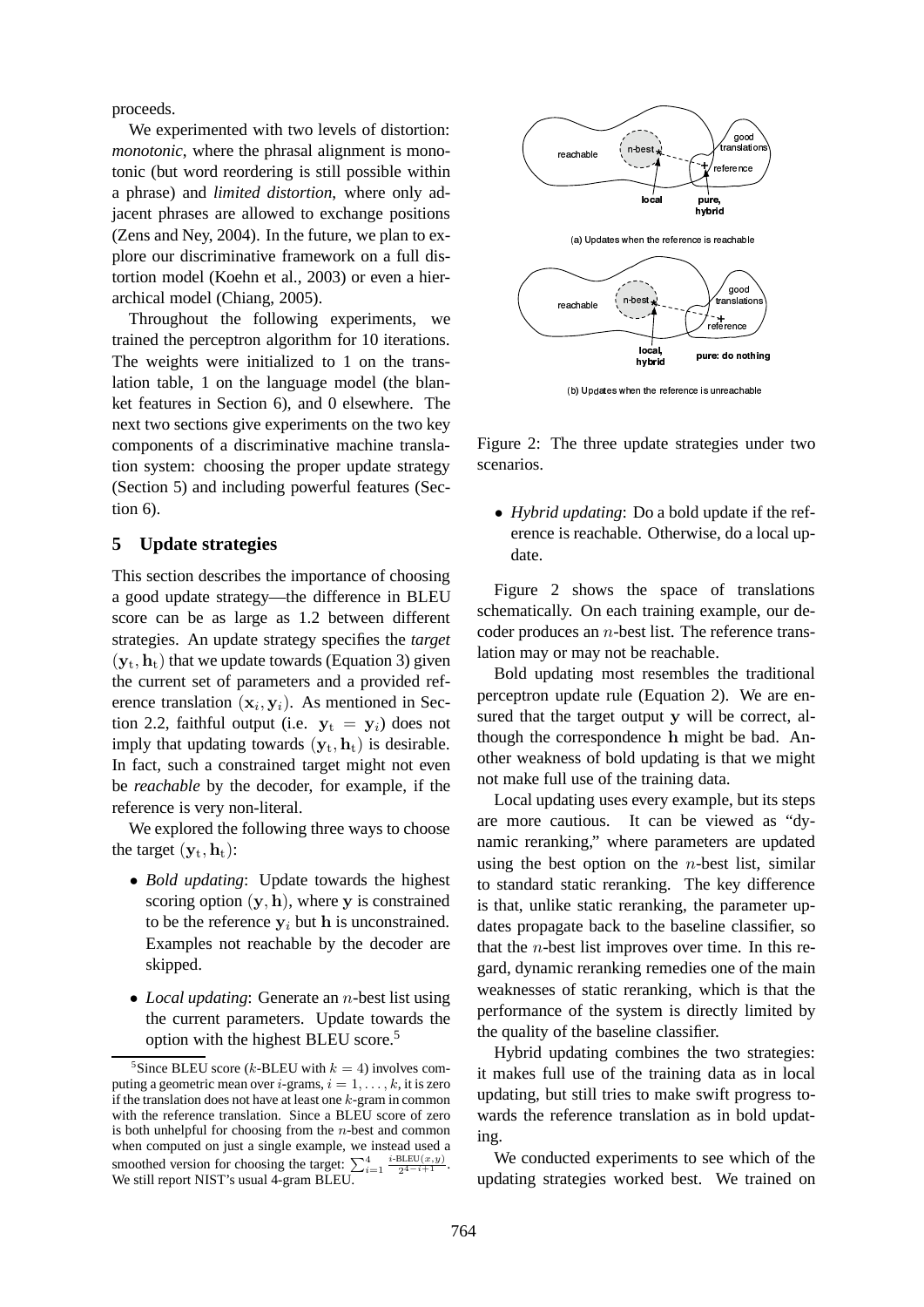| Decoder            |      |      | Bold   Local   Hybrid |
|--------------------|------|------|-----------------------|
| Monotonic          | 34.3 | 34.6 | 34.5                  |
| Limited distortion | 33.5 | 34.7 | 33.6                  |

Table 2: Comparison of BLEU scores between different updating strategies for the monotonic and limited distortion decoders on DEV.

5000 of the 67K available examples, using the BLANKET+LEX+POS feature set (Section 6). Table 2 shows that local updating is the most effective, especially when using the limited distortion decoder.

In bold updating, only a small fraction of the 5000 examples (1296 for the monotonic decoder and 1601 for the limited distortion decoder) had reachable reference translations, and, therefore, contributed to parameter updates. One might therefore hypothesize that local updating performs better simply because it is able to leverage more data. This is not the full story, however, since the hybrid approach (which makes the same number of updates) performs significantly worse than local updating when using the limited distortion decoder.

To see the problem with bold updating, recall the example in Figure 1. Bold updating tries to reach the reference at all costs, even if it means abusing the hidden correspondence in the process. In the example, the alignment  $(\cdot, a)$  is unreasonable, but the algorithm has no way to recognize this. Local updating is much more stable since it only updates towards sentences in the n-best list.

When using the limited distortion decoder, bold updating is even more problematic because the added flexibility of phrase swaps allows more preposterous alignments to be produced. Limited distortion decoding actually performs *worse* than monotonic decoding with bold updating, but better with local updating.

Another difference between bold updating and local updating is that the BLEU score on the training data is dramatically higher for bold updating than for local (or hybrid) updating: 80 for the former versus 40 for the latter. This is not surprising given that bold updating aggressively tries to obtain the references. However, what is surprising is that although bold updating appears to be overfitting severely, its BLEU score on the DEV does not suffer much in the monotonic case.

| Model                    | DEV BLEU | <b>TEST BLEU</b> |  |  |
|--------------------------|----------|------------------|--|--|
| Monotonic                |          |                  |  |  |
| <b>BLANKET</b> (untuned) | 33.0     | 28.3             |  |  |
| <b>BLANKET</b>           | 33.4     | 28.4             |  |  |
| <b>BLANKET+LEX</b>       | 35.0     | 29.2             |  |  |
| BLANKET+LEX+POS          | 35.3     | 29.6             |  |  |
| Pharaoh (MERT)           | 34.5     | 28.8             |  |  |
| Full-distortion          |          |                  |  |  |
| Pharaoh (MERT)           | 34.9     | 29.5             |  |  |

Table 3: Main results on our system with different feature sets compared to minimum error-rate trained Pharaoh.

# **6 Features**

This section shows that by adding an array of expressive features and discriminatively learning their weights, we can obtain a 2.3 increase in BLEU score on DEV. We add these features incrementally, first tuning blanket features (Section 6.1), then adding lexical features (Section 6.2), and finally adding part-of-speech (POS) features (Section 6.3). Table 3 summarizes the performance gains.

For the experiments in this section, we used the local updating strategy and the monotonic decoder for efficiency. We train on all 67K of the length 5– 15 sentences in TRAIN. 6

## **6.1 Blanket features**

The blanket features (BLANKET) consist of the translation log-probability and the language model log-probability, which are two of the components of the Pharaoh model (Section 2.1). After discriminative training, the relative weight of these two features is roughly 2:1, resulting in a BLEU score increase from 33.0 (setting both weights to 1) to 33.4.

The following simple example gives a flavor of the discriminative approach. The untuned system translated the French phrase *trente-cinq langues* into *five languages* in a DEV example. Although the probability  $P$ (*five* | *trente-cinq*) =  $0.065$  is rightly much smaller than  $P$ (*thirty-five* | *trente-cinq*) =  $0.279$ , the language model favors *five languages* over *thirty-five languages*. The trained system downweights the language model and recovers the correct translation.

 $6$ We used sentences of length 5–15 to facilitate comparisons with Koehn et al. (2003) and to enable rapid experimentation with various feature sets. Experiments on sentences of length 5–50 showed similar gains in performance.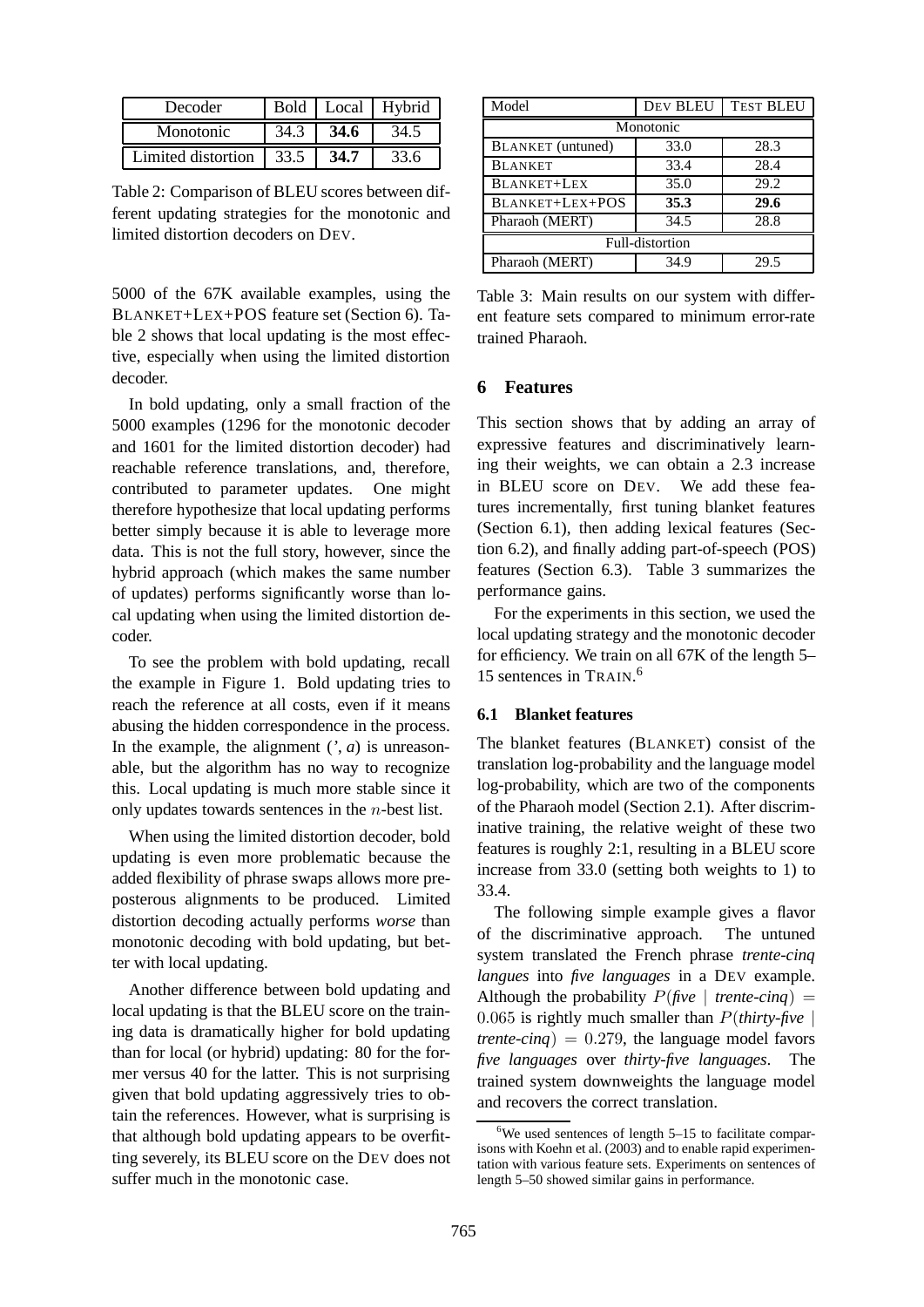#### **6.2 Lexical features**

The blanket features provide a rough guide for translation, but they are far too coarse to fix specific mistakes. We therefore add *lexical features* (LEX) to allow for more fine-grained control. These features come in two varieties. Lexical phrase features indicate the presence of a specific translation phrase, such as (*y a-t-il*, *are there*), and lexical language model features indicate the presence of a specific output n-gram, such as *of the*. Lexical language model features have been exploited successfully in discriminative language modeling to improve speech recognition performance (Roark et al., 2004). We confirm the utility of the two kinds of lexical features: BLAN-KET+LEX achieves a BLEU score of 35.0, an improvement of 1.6 over BLANKET.

To understand the effect of adding lexical features, consider the ten with highest and lowest weights after training:

| 64 | any comments?              | $-55$ | $(\text{des}, \text{of})$ |
|----|----------------------------|-------|---------------------------|
| 63 | (y a-t-il, are there)      | $-52$ | (y a-t-il, are there any) |
| 62 | there any comments         | -42   | there any of              |
| 57 | any comments               | -39   | of comments               |
| 46 | $(\text{des}, \text{any})$ | $-38$ | of comments?              |

These features can in fact be traced back to the following example:

| Input | v a-t-il      | des | observations? |
|-------|---------------|-----|---------------|
|       | are there any | of  | comments?     |
|       | are there     | anv | comments?     |

The second and third rows are the outputs of BLANKET (wrong) and BLANKET+LEX (correct), respectively. The correction can be accredited to two changes in feature weights. First, the lexical feature (*y a-t-il*, *are there any*) has been assigned a negative weight and (*y a-t-il*, *are there*) a positive weight to counter the fact that the former phrase incorrectly had a higher score in the original translation table. Second, (*des*, *of*) is preferred over (*des*, *any*), even though the former is a better translation in isolation. This apparent degradation causes no problems, because when *des* should actually be translated to *of*, these words are usually embedded in larger phrases, in which case the isolated translation probability plays no role.

Another example of a related phenomenon is the following:

| Input II |          | pour cela que              | i'ai   | voté favorablement |      |
|----------|----------|----------------------------|--------|--------------------|------|
|          | $\cdots$ | for that                   | i have | voted in favour    |      |
| $B+L$    |          | $\ldots$ for this reason i |        | voted in favour    |      |
|          |          | Counterintuitively,        | the    | phrase             | pair |

(*j ' ai*, *I have*) ends up with a very negative weight. The reason behind this is that in French, *j ' ai* is often used in a paraphrastic construction which should be translated into the simple past in English. For that to happen, *j ' ai* needs to be aligned with *I*. Since (*j ' ai*, *I*) has a small score compare to (*j ' ai*, *I have*) in the original translation table, downweighting the latter pair allows this sentence to be translated correctly.

A general trend is that literal phrase translations are downweighted. Lessening the pressure to literally translate certain phrases allows the language model to fill in the gaps appropriately with suitable non-literal translations. This point highlights the strength of discriminative training: weights are jointly tuned to account for the intricate interactions between overlapping phrases, which is something not achievable by estimating the weights directly from surface statistics.

# **6.3 Part-of-speech features**

While lexical features are useful for eliminating specific errors, they have limited ability to generalize to related phrases. This suggests the use of similar features which are abstracted to the POS level. $\frac{7}{1}$  In our experiments, we used the TreeTagger POS tagger (Schmid, 1994), which ships pretrained on several languages, to map each word to its majority POS tag. We could also relatively easily base our features on context-dependent POS tags: the entire input sentence is available before decoding begins, and the output sentence is decoded left-to-right and could be tagged incrementally.

Where we had lexical phrase features, such as (*la réalisation du droit, the right*), we now also have their POS abstractions, for instance (DT NN IN NN, DT NN). This phrase pair is undesirable, not because of particular lexical facts about *la réalisation*, but because dropping a nominal head is generally to be avoided. The lexical language model features have similar POS counterparts. With these two kinds of POS features, we obtained an 0.3 increase in BLEU score from BLANKET+LEX to BLANKET+LEX+POS.

Finally, when we use the limited distortion decoder, it is important to learn when to swap adjacent phrases. Unlike Pharaoh, which simply has a uniform penalty for swaps, we would like to use context—in particular, POS information. For example, we would like to know that if a (JJ, JJ)

<sup>&</sup>lt;sup>7</sup>We also tried using word clusters (Brown et al., 1992) instead of POS but found that POS was more helpful.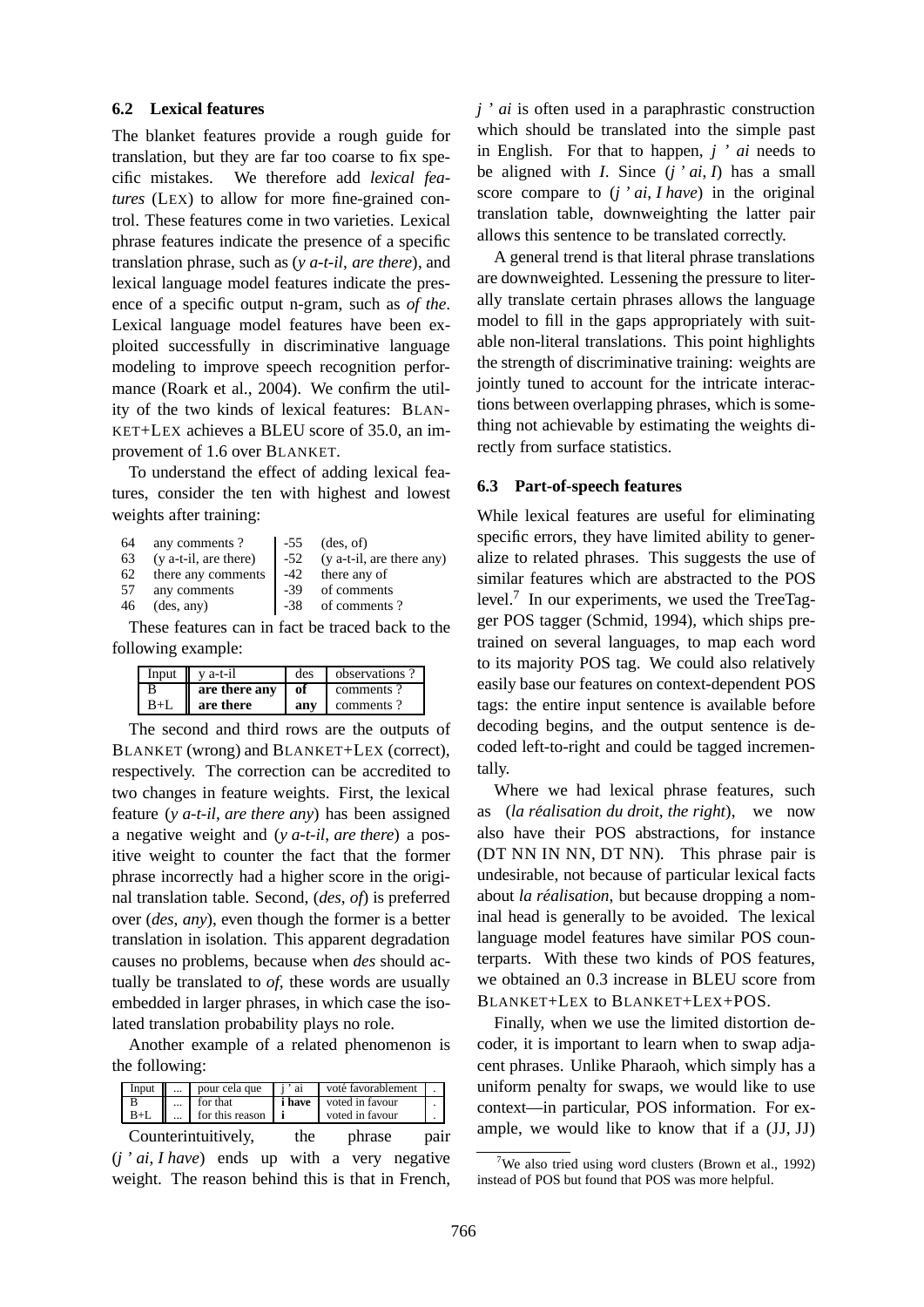

Figure 3: Three constellation features with example phrase pairs. Constellations (a) and (b) have large positive weights and (c) has a large negative weight.

phrase is constructed after a (NN, NN) phrase, they are reasonable candidates for swapping because of regular word-order differences between French and English. While the bulk of our results are presented for the monotonic case, the limited distortion results of Table 2 use these lexical swap features; without parameterized swap features, accuracy was below the untuned monotonic baseline.

An interesting statistic is the number of nonzero feature weights that were learned using each feature set. BLANKET has only 4 features, while BLANKET+LEX has 1.55 million features.<sup>8</sup> Remarkably, BLANKET+LEX+POS has fewer features—only 1.24 million. This is an effect of generalization ability—POS information somewhat reduces the need for specific lexical features.

# **6.4 Alignment constellation features**

Koehn et al. (2003) demonstrated that choosing the appropriate heuristic for extracting phrases is very important. They showed that the difference in BLEU score between various heuristics was as large as 2.0.

The process of phrase extraction is difficult to optimize in a non-discriminative setting: many heuristics have been proposed (Koehn et al., 2003), but it is not obvious which one should be chosen for a given language pair. We propose a natural way to handle this part of the translation pipeline. The idea is to push the learning process all the way down to the phrase extraction by parameterizing the phrase extraction heuristic itself.

The heuristics in Koehn et al. (2003) decide whether to extract a given phrase pair based on the underlying word alignments (see Figure 3 for three examples), which we call *constellations*. Since we do not know which constellations correspond to

| <b>Features</b> |      | $-CONST$ $+CONST$ |
|-----------------|------|-------------------|
| <b>BLANKET</b>  | 31.8 | 32.2              |
| BLANKET+LEX     | 32.2 | 32.5              |
| BLANKET+LEX+POS | 32.3 |                   |

Table 4: DEV BLEU score increase resulting from adding constellation features.

good phrase pairs, we introduce an alignment constellation feature to indicate the presence of a particular alignment constellation.<sup>9</sup>

Table 4 details the effect of adding constellation features on top of our previous feature sets. $10$ We get a minor increase in BLEU score from each feature set, although there is no gain by adding POS features in addition to constellation features, probably because POS and constellation features provide redundant information for French-English translations.

It is interesting to look at the constellations with highest and lowest weights, which are perhaps surprising at first glance. At the top of the list are word inversions (Figure 3 (a) and (b)), while long monotonic constellations fall at the bottom of the list (c). Although monotonic translations are much more frequent than word inversions in our dataset, when translations are monotonic, shorter segmentations are preferred. This phenomenon is another manifestation of the complex interaction of phrase segmentations.

# **7 Final results**

The last column of Table 3 shows the performance of our methods on the final TEST set. Our best test BLEU score is 29.6 using BLANKET+LEX+POS, an increase of 1.3 BLEU over our untuned feature set BLANKET. The discrepancy between DEV performance and TEST performance is due to temporal distance from TRAIN and high variance in BLEU score.<sup>11</sup>

We also compared our model with Pharaoh (Koehn et al., 2003). We tuned Pharaoh's four parameters using minimum error rate training (Och,  $2003$ ) on DEV.<sup>12</sup> We obtained an increase of 0.8

<sup>&</sup>lt;sup>8</sup>Both the language model and translation table components have two features, one for known words and one for unknown words.

<sup>&</sup>lt;sup>9</sup>As in the POS features, we map each phrase pair to its majority constellation.

 $10$ Due to time constraints, we ran these experiments on 5000 training examples using bold updating.

<sup>&</sup>lt;sup>11</sup>For example, the DEV BLEU score for BLANKET+LEX ranges from 28.6 to 33.2, depending on which block of 1000 sentences we chose.

 $12$ We used the training scripts from the 2006 MT Shared Task. We still tuned our model parameters on TRAIN and